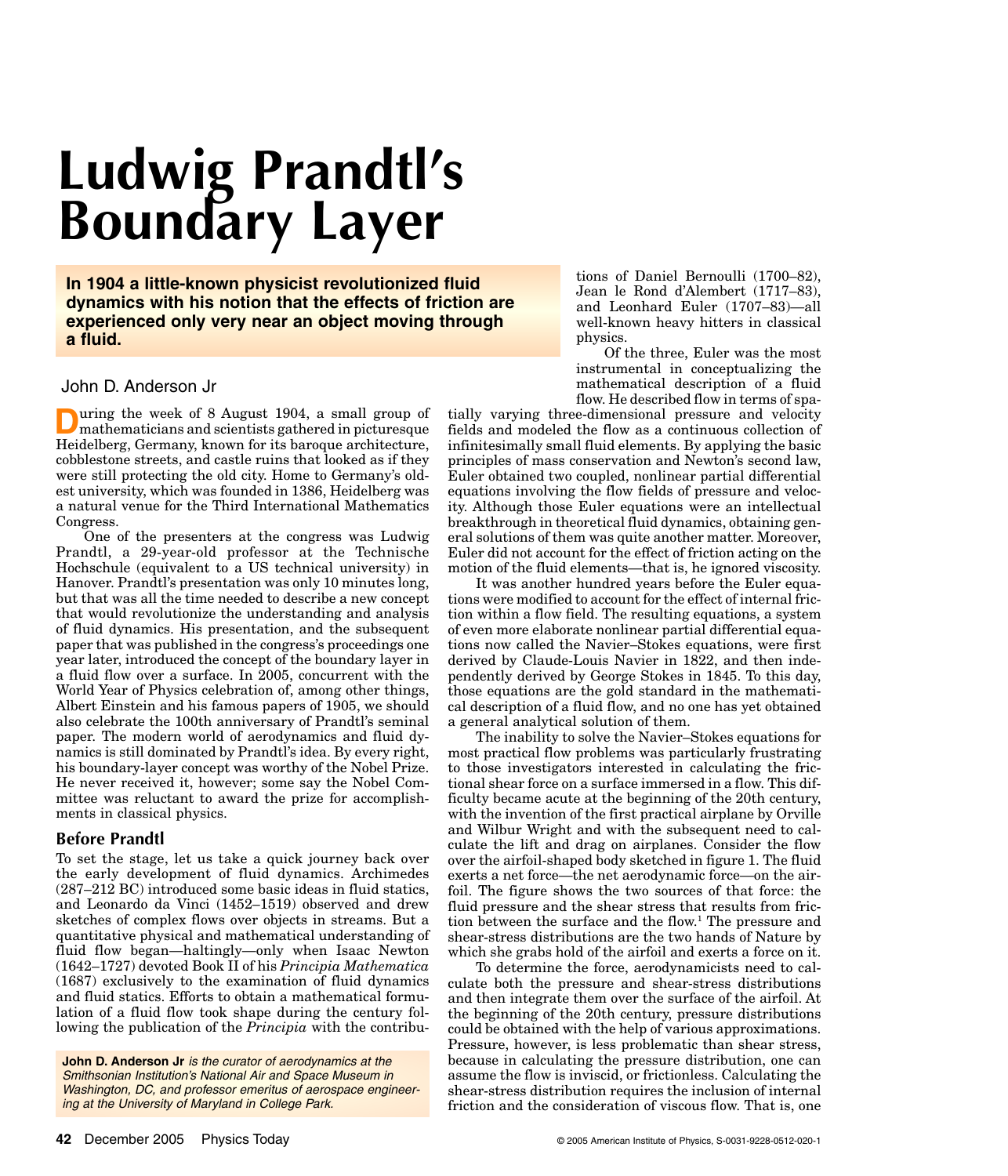needs to tackle the Navier–Stokes equations—but 100 years ago they could not be solved.2

## **The boundary-layer concept**

Against this backdrop, along came Prandtl and his seminal presentation at Heidelberg. The companion paper, entitled "Über Flüssigkeitsbewegung bei sehr kleiner Reibung" ("On the Motion of Fluids with Very Little Friction"), was only eight pages long, but it would prove to be one of the most important fluid-dynamics papers ever written.<sup>3</sup> Much later, in 1928, when asked by the fluid dynamicist Sydney Goldstein why the paper was so short, Prandtl replied that he had been given only 10 minutes for his presentation, and he had been under the impression that his paper could contain only what he had time to say.4

Prandtl's paper gave the first description of the boundary-layer concept. He theorized that an effect of friction was to cause the fluid immediately adjacent to the surface to stick to the surface—in other words, he assumed the no-slip condition at the surface—and that frictional effects were experienced only in a boundary layer, a thin region near the surface. Outside the boundary

layer, the flow was essentially the inviscid flow that had been studied for the previous two centuries.

The concept of the boundary layer is sketched in figure 2. In the types of flows associated with a body in flight, the boundary layer is very thin compared to the size of the body—much thinner than can be shown in a small sketch. With the figure in mind, consider Prandtl's description of the boundary layer:3

A very satisfactory explanation of the physical process in the boundary layer [*Grenzschicht*] between a fluid and a solid body could be obtained by the hypothesis of an adhesion of the fluid to the walls, that is, by the hypothesis of a zero relative velocity between fluid and wall. If the viscosity was very small and the fluid path along the wall not too long, the fluid velocity ought to resume its normal value at a very short distance from the wall. In the thin transition layer [*Übergangsschicht*] however, the sharp changes of velocity, even with small coefficient of friction, produce marked results.

One of those marked results is illustrated in figure 2: The velocity changes enormously over a very short distance normal to the surface of a body immersed in a flow. In other words, the boundary layer is a region of very large velocity gradients. According to Newton's shear-stress law, which states that the shear stress is proportional to the velocity gradient, the local shear stress can be very large within the boundary layer. As a result, the skin-friction drag force exerted on the body is not negligible, contrary to what some earlier 19th-century investigators believed. Indeed, for slender aerodynamic shapes, most of the drag is due to skin friction.

Another marked result according to Prandtl is flow separation:<sup>3</sup>

In given cases in certain points fully determined by external conditions, the fluid flow ought to separate from the wall. That is, there ought to be a layer of fluid which, having been set in rotation by the friction on the wall, insinuates itself into the free fluid, transforming completely the motion of the latter, and there-



**Figure 1. Pressure and shear-stress distributions** are responsible for the force exerted on a body in a fluid flow. The pressure (top) acts normal to the surface; the shear stress (bottom) acts tangentially.

fore playing there the same part as the Helmholtz surfaces of discontinuity.

Prandtl was referring to the type of flow in which, as sketched in figure 3, the boundary layer separates from the surface and trails downstream. A separated flow region with some low energy flow forms in the wake behind the body, but essentially the region is dead air.

The pressure distribution over the surface of the body is radically changed once the flow separates. The altered distribution creates a pressure drag due to flow separation, that is, a large unbalanced force that acts in the direction of the free-stream flow—the drag direction. When the flow separation is extensive—that is, when the separated flow region is large—the pressure drag is usually much larger than the skin-friction drag.

The type of external inviscid flow that promotes boundary-layer separation is a flow that produces an adverse pressure gradient—in other words, an increasing pressure in the flow direction. Prandtl explained the effect as follows:3

On an increase of pressure, while the free fluid transforms part of its kinetic energy into potential energy, the transition layers instead, having lost a part of their kinetic energy (due to friction), have no longer a sufficient quantity to enable them to enter a field of higher pressure, and therefore turn aside from it.

The phenomenon described by Prandtl is illustrated in figure 3. At the separation point, the fluid elements deep inside the boundary layer have already had substantial portions of their kinetic energies dissipated by friction and so cannot work their way uphill in a region where the pressure is increasing. Hence, the velocity profile is depleted near the surface. At the separation point, it has an inflection point (see the blowup in the figure). Beyond the separation point, the boundary layer simply lifts off the surface.

In the first of the quotes above, Prandtl referred to both a transition layer and a boundary layer, and he used the terms interchangeably. In his 1905 paper, he frequently referred to a transition layer but used the term boundary layer only once. The latter term is the one that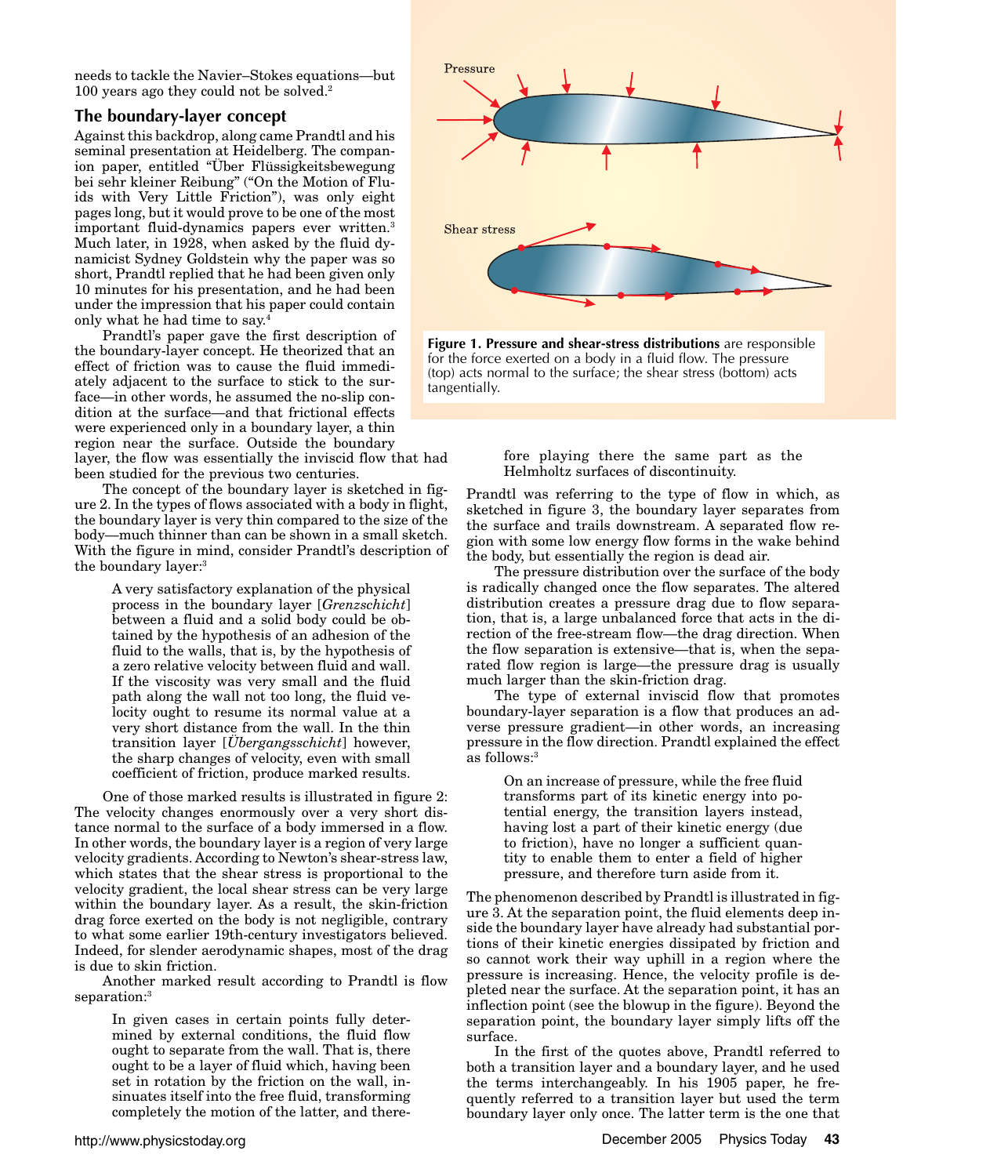

**Figure 2. A fluid flow** may be viewed as comprising two parts. In a thin boundary layer (blue) adjacent to the surface, the effects of friction are dominant. Outside the boundary layer, the flow is inviscid. The blowup of the boundary layer shows how the flow velocity **v** changes, as a function of the normal distance n, from zero at the surface to the full inviscid-flow value at the outer edge.

survived, though, mainly because of its use in subsequent papers by Prandtl's students.

## **Marching toward a solution**

The overall perspective set forth by Prandtl in his 1905 paper was simple and straightforward. In brief, an aerodynamic flow over a body can be divided into two regions: a thin boundary layer near the surface, where friction is dominant, and an inviscid flow external to the boundary layer, where friction is negligible. The outer inviscid flow strongly affects the boundary-layer properties; indeed, the outer flow creates the boundary conditions at the outer edge of the boundary layer and dictates the velocity profile within the layer. On the other hand, the boundary layer is so thin that it has virtually no effect on the outer inviscid flow. The exception to the no-effect rule is if the flow separates; then the outer inviscid flow is greatly modified by the presence of the separation region. As Prandtl noted in his 1905 paper:

While dealing with a flow, the latter divides into two parts interacting on each other; on one side we have the "free fluid," which [is] dealt with as if it were frictionless, according to the Helmholtz vortex theorems, and on the other side the transition layers near the solid walls. The motion of these layers is regulated by the free fluid, but they for their part give to the free motion its characteristic feature by the emission of vortex sheets.

With the advent of Prandtl's boundary-layer concept, it became possible to quantitatively calculate aerodynamic drag. Prandtl showed that for the boundary layer, the Navier–Stokes equations can be reduced to a simpler form, applicable only to the boundary layer. The results—called the boundary-layer equations—are similar to

Navier–Stokes in that each system consists of coupled, nonlinear partial differential equations. The major mathematical breakthrough, however, is that the boundary-layer equations exhibit a completely different mathematical behavior than the Navier– Stokes equations.

The Navier–Stokes equations have what mathematicians call elliptic behavior. That is to say, the complete flow field must be solved simultaneously, in accord with specific boundary conditions defined along the entire boundary of the flow. In contrast, the boundary-layer equations have parabolic behavior, which affords tremendous analytical and computational simplification. They can be solved step-by-step by marching downstream from where the flow encounters a body, subject to specified inflow conditions at the encounter and specified boundary conditions at the outer edge of the boundary layer. The systematic calculation yields the flow variables in the boundary layer, including the velocity gradient at the wall surface. The shear stress at the wall, hence the skin-friction drag on the surface, is obtained directly from those velocity gradients.

Such step-by-step solutions for

boundary-layer flows began within a few years of Prandtl's 1904 presentation, carried out mainly by his students at the University of Göttingen. With those solutions, it became possible to predict with some accuracy the skinfriction drag on a body, the locations of flow separation on the surface, and, given those locations, the form drag—the pressure drag due to flow separation. In his 1905 paper, short as it was, Prandtl gave the boundary-layer equations for steady 2D flow, suggested some solution approaches for those equations, made a rough calculation of friction drag on a flat plate, and discussed aspects of boundary-layer separation under the influence of an adverse pressure gradient. Those were all pioneering contributions. Goldstein was moved to state that "the paper will certainly prove to be one of the most extraordinary papers of this century, and probably of many centuries."4

#### **Extensions of Prandtl's work**

If Prandtl had presented his paper in our electronic age of almost instant information dissemination, his boundarylayer concept would quickly have spread throughout the aerodynamics community. But at the turn of the century, information flowed much more slowly. Also, the Third International Mathematics Congress was an obscure setting for such an important contribution, and Prandtl's idea went virtually unnoticed by anybody outside of Göttingen for several years. It surfaced again in 1908 when Prandtl's student, Heinrich Blasius, published in the respected journal *Zeitschrift für Mathematik und Physik*, his paper "Boundary Layers in Fluids with Little Friction," which discussed 2D boundary-layer flows over a flat plate and a circular cylinder.5

Blasius solved the boundary-layer equations in both cases. For the flat plate, he obtained an even more accurate solution for skin-friction drag than appeared in Prandtl's original paper. For the circular cylinder, his so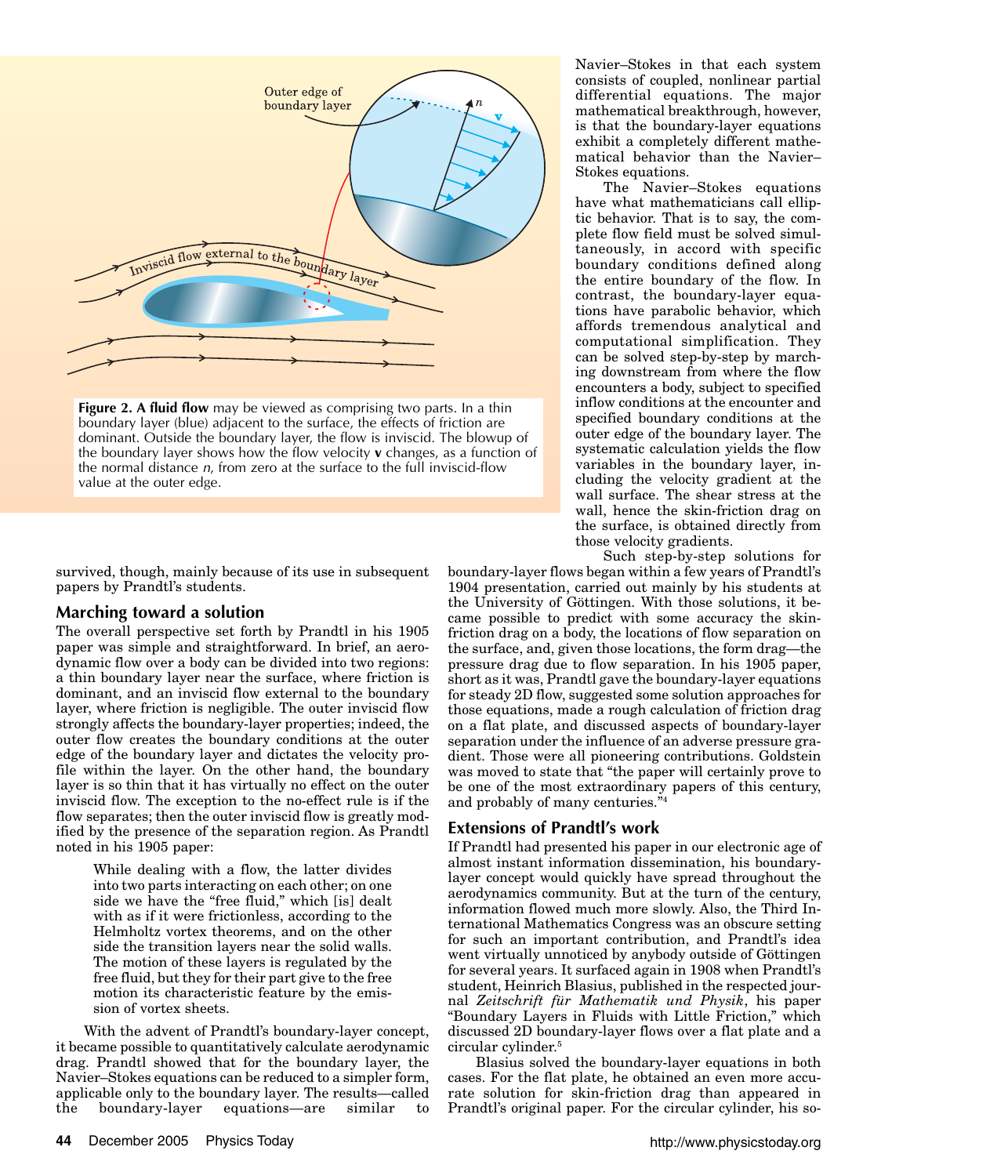**Figure 3. The boundary layer can separate** from the top surface of an airfoil if the angle of attack is greater than the so-called stall angle. The upper dark region that trails downstream from the separation point is the remnant of the boundary layer that originally formed on the top surface of the airfoil. The lower dark region that trails downstream from the trailing edge of the airfoil is the remnant of the boundary layer over the bottom surface. When separated, these two dark regions are called shear layers, and they form the upper and lower boundaries of the separated flow region. Between the shear layers is a dead-air region. Due to the considerable flow separation illustrated here, the lift of the airfoil is dramatically reduced—the airfoil is stalled. The blowup shows the flow's velocity profile above the separation point.



lution gave the separation points on the back side of the cylinder. As noted earlier, the boundary-layer equations, though simpler than Navier–Stokes, are still coupled, nonlinear partial differential equations. However, for certain types of pressure gradients in the flow, they reduce to a single ordinary differential equation. That simplification happens, for example, for the constant pressure along a flat plate oriented parallel to the flow—that is, at a zero angle of attack. Indeed, the equation that applies to a flat plate at zero attack angle is known today as the Blasius equation.

Despite the important work by Blasius and the subsequent publication of several papers on boundary-layer theory by Prandtl's research group at Göttingen, the aerodynamics community paid little attention, especially outside of Germany. Finally in 1921, Theodore von Kármán, a former student of Prandtl's and a professor at the University of Aachen, obtained a momentum-integral equation through the simple expedient of integrating the boundary-layer equations across the boundary layer. That equation proved to be directly applicable to a large number of practical engineering problems, and with it, the boundary-layer theory finally began to receive more attention and acceptance in the technical community.

The delayed acceptance of the boundary-layer concept is illustrated by the fifth and sixth editions of Horace Lamb's classic text *Hydrodynamics*. <sup>6</sup> The fifth edition, published in 1924, devoted only one paragraph to the boundary-layer concept and described Prandtl's work as follows: "The calculations are necessarily elaborate, but the results, which are represented graphically, are interesting." In contrast, the sixth edition, published in 1932, had an entire section on boundary-layer theory and the governing equations.

Since the mid-1920s, work aimed at advancing, extending, and applying boundary-layer theory has increased exponentially. Such work has created lifetime careers for a large number of fluid dynamicists and aerodynamicists. The first serious industrial application of boundary-layer theory occurred in the late 1920s when designers began to use the theory's results to predict skinfriction drag on airships and airplanes. Prior to that time, they had been limited to using empirical data obtained primarily from wind tunnels. Such data usually were for the total drag, and the effect of skin friction was difficult to cull out. Furthermore, until the late 1920s, wind-tunnel

data were notoriously inaccurate and the designers, conservative by nature, were reluctant to hinge their designs on them. But since the late 1920s, when the accuracy and value of skin-friction formulas obtained from boundarylayer theory became more appreciated, the results of the theory have become a standard tool of the airplane designer.

Physicists and engineers have written hundreds of books about various aspects of boundary-layer theory; the classic and best-known is Hermann Schlichting's *Boundary-Layer Theory*. <sup>7</sup> Schlichting was, during the early 1930s, a Prandtl student who conducted research on various aspects of flow with friction. When graduate students of fluid dynamics read Schlichting's book today, and most do, they are exposed to technical material whose roots extend back to Prandtl's 1904 presentation, communicated by an author who worked closely with Prandtl—a wonderful continuity between the past and the present for an understanding of viscous flows.

Prandtl's boundary-layer idea revolutionized how scientists conceptualized fluid dynamics. Before Prandtl, there was much confusion about the role of viscosity in a fluid flow. After Prandtl's paper, the picture was made clear; in most cases, viscosity only played a role in the thin layer of flow immediately adjacent to a surface. What a breakthrough in the analysis and understanding of a viscous flow! Before Prandtl, there was no mathematically based, quantitative means to calculate the drag due to friction on a surface immersed in a fluid flow. After Prandtl's paper, the fluid dynamicist could quantitatively calculate the skin-friction drag. Before Prandtl, there was no understanding of the physical mechanism that caused a flow to separate from a surface. After Prandtl's paper, the physics of separated flow became clear and the understanding of fluid dynamics underwent a revolutionary change.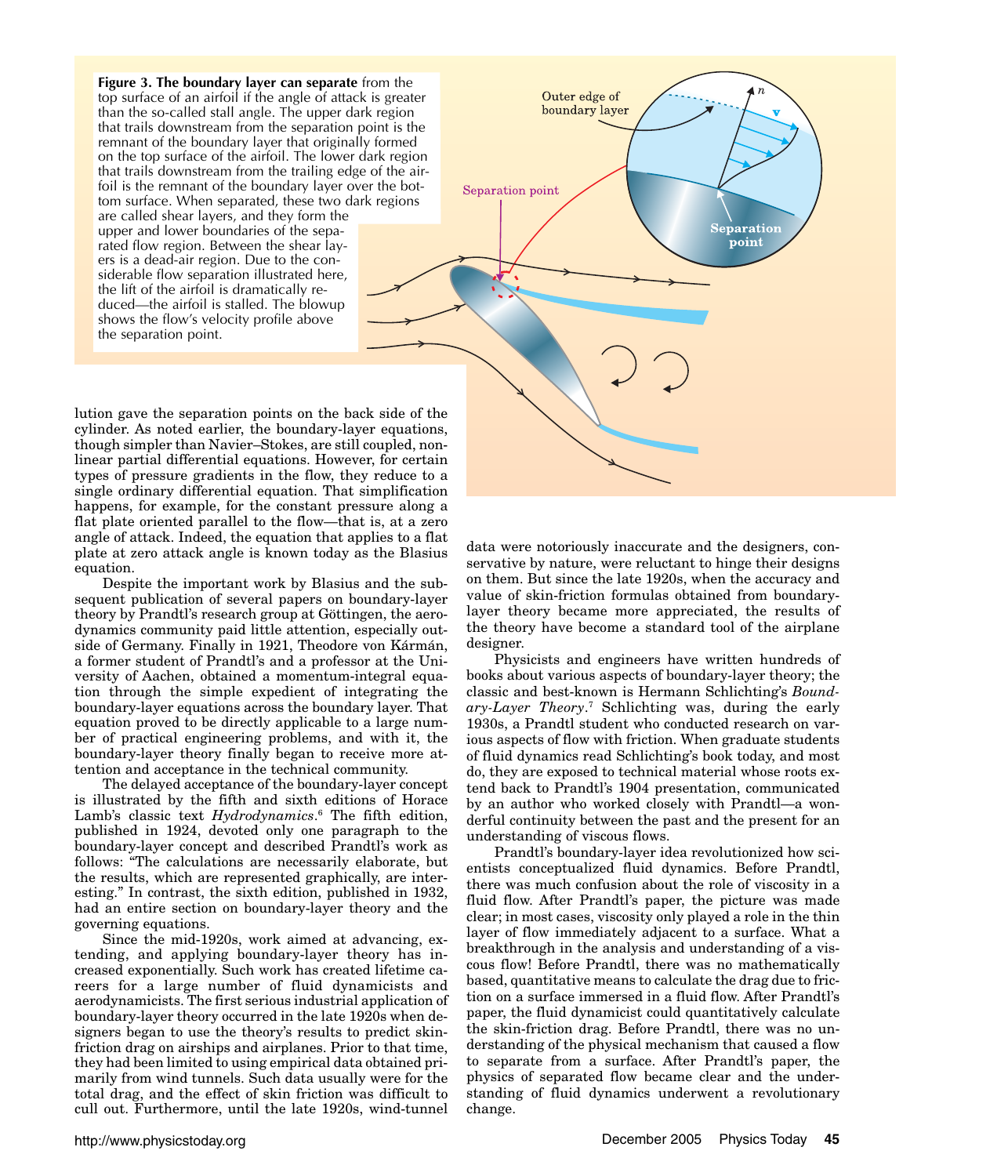# **Beyond the boundary-layer concept**

In concentrating on the application of boundary-layer theory primarily to aerodynamics, and secondarily to fluid dynamics, I have omitted any mention of the enormous contribution that the boundary-layer concept made to engineering and to physics. What Prandtl intuitively grasped is how to treat nonuniform asymptotic expansions of differential equations that have a small parameter. Perturbative expansions are widely used in science and engineering, and are relatively straightforward if the expansion is well behaved—the technical term is "uniformly valid." Often, however, perturbative expansions are not uniformly valid; boundary-layer problems involve prototypical examples. What Prandtl did in 1904 anticipated by half a century the explosive growth and application of socalled singular perturbation theory, which has had a profound impact in science, engineering, and mathematics. That aspect of Prandtl's work makes 1904 a year of enormously greater significance than it would have been purely for its contribution to aerodynamics.

Prandtl's important contributions to 20th-century aerodynamics ranged beyond his boundary-layer concept. For example, he developed a theory for calculating the lift and pitch-related moment coefficients for thin, cambered airfoils; his thin-airfoil theory, developed during World War I, allowed the first practical calculations of airfoil properties and is still used today. During the same period, Prandtl developed his lifting-line theory for wings. That theory, which also is still in common use, gave the first method for calculating how the aspect ratio of the wing affects drag, confirmed the existence of induced drag due to the presence of wingtip vortices, and provided an engineering method for the accurate calculation of that drag.

In high-speed aerodynamics, Prandtl and his student Theodor Meyer developed the first theory for calculating the properties of oblique shock and expansion waves in a supersonic flow; that work was the topic of Meyer's dissertation in 1908, four decades before the first supersonic airplane. In the 1920s Prandtl, simultaneously with Hermann Glauert in England, developed the first rule for correcting low-speed airfoil lift coefficients to take into account compressibility effects at high subsonic speeds very useful for the high-speed airplanes of World War II. In 1929 Prandtl and Adolf Busemann first applied the rigorous method of characteristics (a technique for numerically solving hyperbolic partial differential equations) to design the proper shape for a supersonic nozzle. All designs for supersonic wind-tunnel nozzles and rocketengine nozzles use the same basic approach today. These are only a few of Prandtl's many contributions to fluid dynamics and to the field of mechanics in general.

# **Prandtl's early life**

Prandtl was born 4 February 1875, in Freising, Bavaria. His father, Alexander Prandtl, was a professor of surveying and engineering at the agricultural college at Weihenstephan, near Freising. Although the Prandtls had three children, two died at birth, and Ludwig grew up as an only child. His mother suffered from a protracted illness, and partly as a result of that, Prandtl became very close to his father. At an early age he became interested in his father's books on physics, machinery, and instruments. Perhaps his remarkable ability to go straight to the heart of a physical problem can be traced to his childhood environment; his father, a great lover of nature, taught him to observe natural phenomena and reflect on them.

In 1894 Prandtl began scientific studies at the Technische Hochschule in Munich, where his principal teacher



was the well-known mechanics professor August Foppl. Six years later he graduated from the University of Munich with a PhD; Foppl was his adviser. By that time Prandtl was alone; his father had died in 1896, and his mother in 1898.

Before 1900 Prandtl showed no interest in fluid mechanics. His PhD work at Munich had been in solid mechanics—unstable elastic equilibria in which bending and distortion acted together. He continued his interest and research in solid mechanics through most of his life, but that work was overshadowed by his contributions to the study of fluid flows. Soon after graduation from Munich, Prandtl had his first significant encounter with fluid mechanics. Having joined the Nürnberg works of the Maschinenfabrik Augsburg as an engineer, Prandtl worked in an office designing mechanical equipment for the new factory. He was assigned to redesign a suction device to collect lathe shavings. Finding no reliable information in the scientific literature on the fluid mechanics of suction, Prandtl carried out experiments to answer a few fundamental questions about the flows he had to deal with. The result was his new design for a shavings collector. He subsequently modified the apparatus with pipes of improved shapes and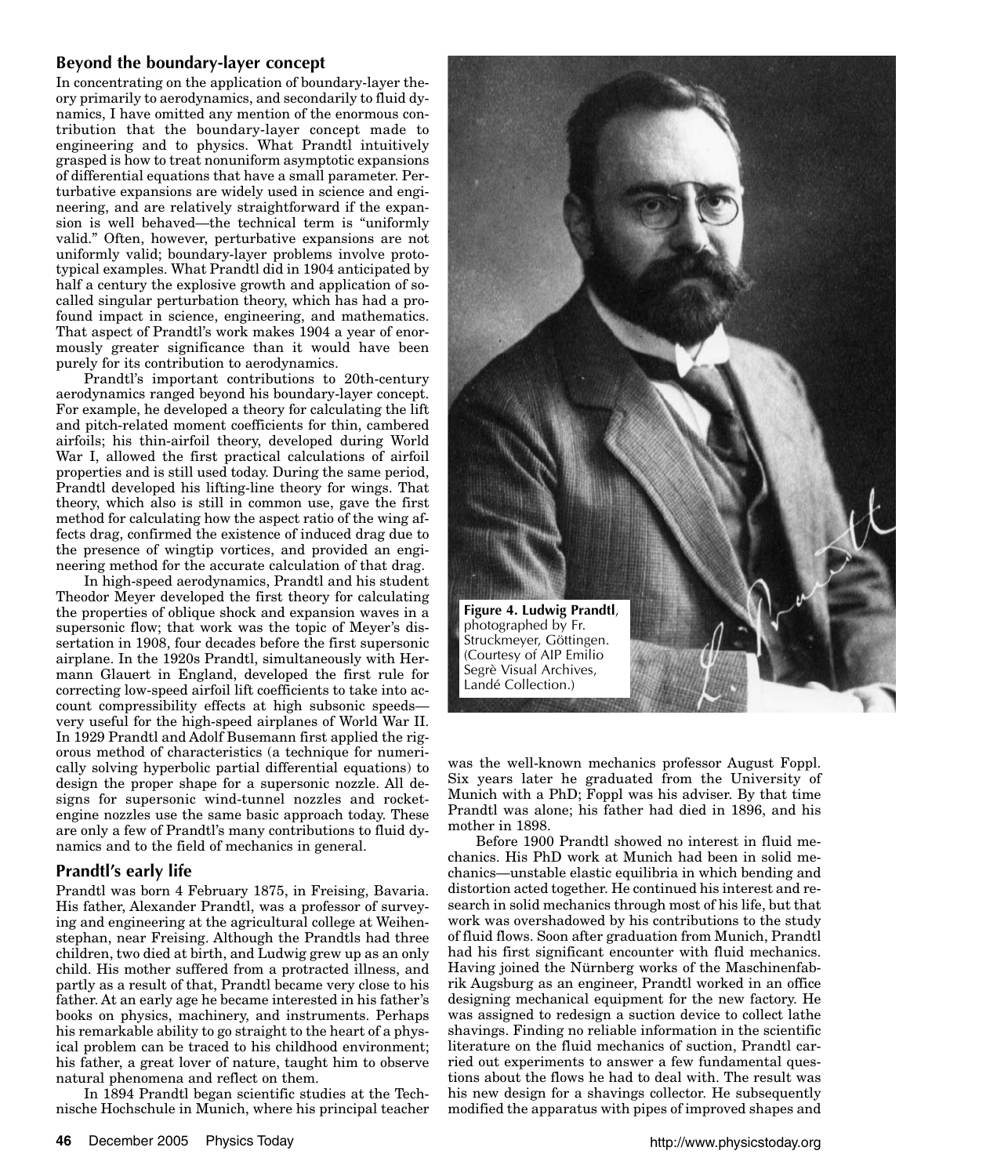

**Figure 5. An older Ludwig Prandtl**. (Photograph from ref. 9, used with permission of Annual Review of Fluid Mechanics.)

sizes, and it operated well at one-third the power consumption of the design he was assigned to improve. His contributions in fluid mechanics had begun.

A year later, in 1901, Prandtl became a professor of mechanics in the mechanical engineering department at the Technische Hochschule in Hanover, where he developed his boundary-layer theory and began work on supersonic flows through nozzles. After he delivered his famous presentation in 1904, Prandtl's star would rise meteorically. Later that year he moved to the prestigious University of Göttingen to become director of the Institute for Technical Physics. He spent the remainder of his life there and built his laboratory into the greatest aerodynamics research center of the early 20th century.

In 1909, following a tradition that seemed to prevail in German academia, Prandtl married Gertrude Foppl, the eldest daughter of his principal teacher and mentor. The marriage was a happy one, and the Prandtls had two daughters.

## **Prandtl: The man**

In 1925, the Kaiser Wilhelm Institute for Flow Investigation was built on the grounds of the University of Göttingen. Prandtl was named as its first director in recognition of his important research achievements in mechanics. By 1930, Prandtl was recognized worldwide as the elder statesman of fluid dynamics. He continued to do research in various areas, including structural mechanics and me-

teorology, but his great contributions to fluid dynamics had already been made. He remained at Göttingen throughout World War II, engrossed in his work and seemingly insulated from the politics of Nazi Germany and the privations and destruction of the war. In fact, the German Air Ministry provided new equipment and financial support for Prandtl's laboratory.

Klaus Oswatitsch, one of Prandtl's later students who went on to become famous for his work in high-speed gas dynamics, in 1987 related an interesting anecdote from the mid-1930s concerning one of Prandtl's colleagues. The story says a lot about Prandtl's professional reputation at the time and about his attitude toward the Nazi regime. The colleague was Johann Nikuradse, who was known for some landmark data on turbulent flow that were published in 1932 and 1933 and are still used today as a standard for comparison.

Nikuradse published his test results on turbulent flow through smooth and rough pipes; in order to define a special but reproducible roughness, the so-called sand grain roughness was invented. For many technical applications these two papers proved to be very important and were widely acknowledged. Unfortunately, this increased his self-esteem to such a height that he tried to replace Prandtl as director after Hitler had come to power. It was, indeed, a dangerous attack, for Nikuradse knew at least one man high up in the Nazi regime, whereas neither Prandtl nor Betz [Albert Betz, Prandtl's closest assistant] ever became party members in spite of their important positions. Luckily Prandtl was victorious. Nikuradse had to leave the Kaiser-Wilhelm-Institut and without Prandtl's guidance—he never again wrote a paper worth mentioning.<sup>8</sup>

Prandtl's attitude at the end of the war was reflected in his comments to a US Army interrogation team at Göttingen in 1945: He complained about bomb damage to the roof of his house, and he asked to what extent the Americans planned to support his current and future research. Prandtl was 70 at the time and still going strong. His laboratory, however, did not fare well after the war. As related by aerodynamic engineer Irmgard Flugge-Lotz, "World War II swept over all of us [in Prandtl's laboratory]. At its end some of the research equipment was dismantled, and most of the research staff was scattered with the winds. Many are now in this country [the US] and in England [though] some have returned. The seeds sown by Prandtl have sprouted in many places and there are now many 'second growth' Göttingers who do not even know that they are."9

By all accounts Prandtl (figures 4 and 5) was a gracious man, likable and friendly, but studious and totally focused on those things that interested him. He enjoyed music and was an accomplished pianist with a preference for classical music. His students tell of Prandtl playing waltzes for dancing when they visited his home. Von Kármán mentioned in his autobiography that Prandtl bordered on being naive.<sup>10</sup> Prandtl, however, was not lacking ego, as illustrated by his comment on receiving a letter announcing a new honor: "Well, they might have thought of me a bit earlier."8 Although Prandtl was considered a tedious lecturer who could hardly make a statement without qualifying it, he expected his students to attend his lectures, and he attracted excellent students. Many of them—including Jakob Ackeret in Zürich, Switzerland; Busemann at various places in Germany; and von Kármán in Aachen, Germany, and later at Caltech—went on to